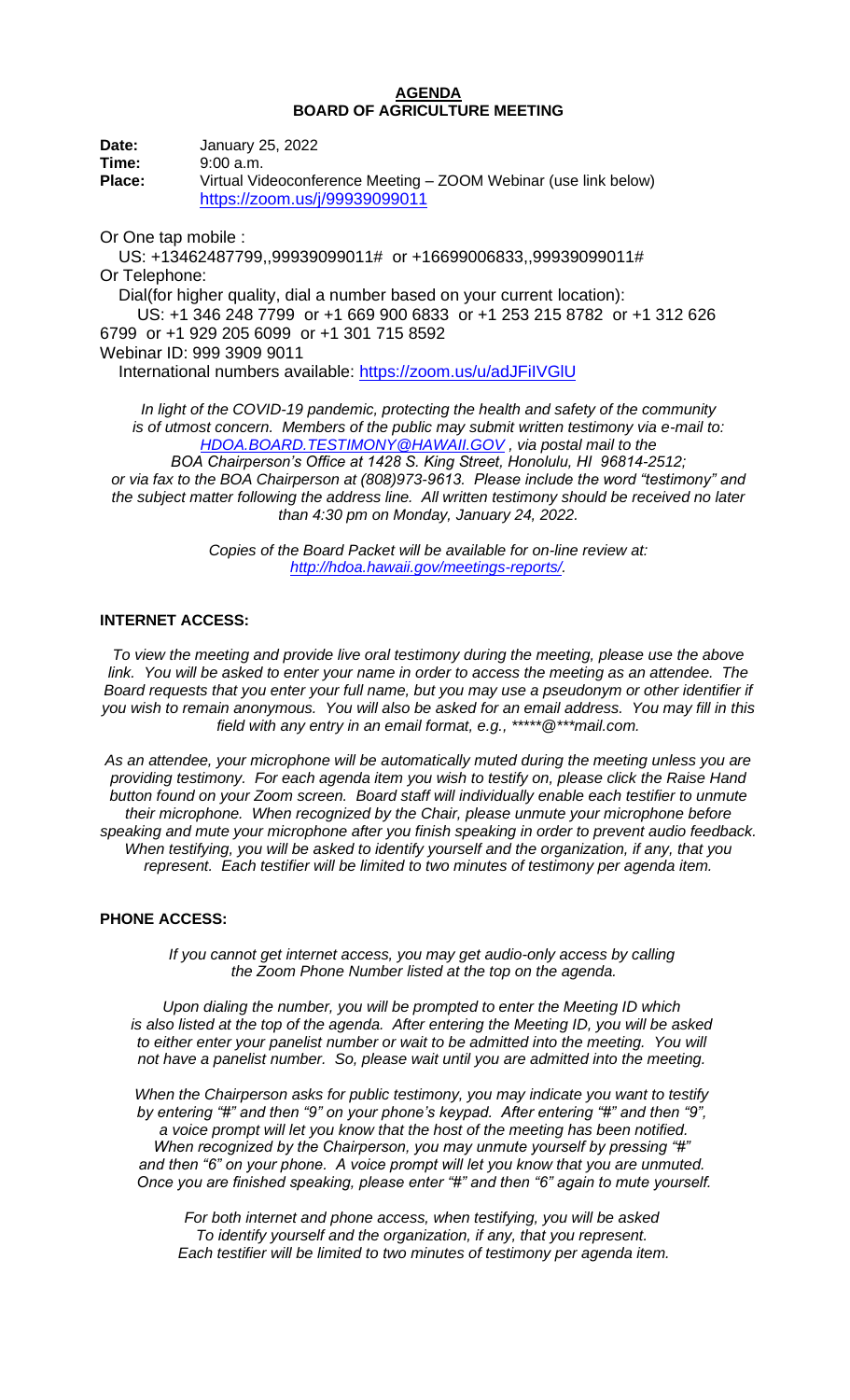- I. CALL TO ORDER
- II. APPROVAL OF MINUTES FROM 11/30/21 MEETING

## III. INTRODUCTIONS

- IV. COMMUNICATIONS FROM DIVISIONS AND ADMINISTRATION
	- A. AGRICULTURAL RESOURCE MANAGEMENT DIVISION
		- 1. Request for Consent to Assignment of General Lease Nos. S-9015 and S-9020; Agrigenetics Molokai LLC, Lessee/Assignor, to Friendly Isle Growing Services Corporation, Assignee; TMK: (2) 5-2-001:023 and 028; Molokai Agricultural Park, Lots 14 & 19, Island of Molokai, Maui County, Hawaii
		- 2. Request for: 1) Consent to Assignment of General Lease No. S-4927; Vanxay Bounlangsy, Lessee/Assignor, to Sumitra Viyanan Barton, Assignee; and 2) Approval of Extension of Lease; TMK: (1) 4-1-035:006, Waimanalo Agricultural Park Lot 6, Koolaupoko, Waimanalo, Island of Oahu, Hawaii
		- 3. Request for Consent to Assignment of General Lease No. S-4428; Brian Conners Bushe and Jennifer Tamashiro-Bushe, Lessee/Assignor, to Shane Castillo Jr., Assignee; TMK: 3rd DIV/1-5-116:014, Lot 14, Pahoa Agricultural Park Island of Hawaii, Hawaii
		- 4. Request for Approval to Sublease between the Hamakua Agricultural Cooperative, Lessee/Sublessor, and William Beach, Sublessee; General Lease No. S-5551, TMK: 3<sup>rd</sup> DIV/ 4-6-003:001, 002, and 020 (por), Lot S.01 and 2A, Honokaia Makai Tract, Hamakua, Island of Hawaii
		- 5. Request for Consent to Assignment of General Lease No. S-4859; Henry Cho, SR. (deceased), Lessee/Assignor; Dean Maruyama, Assignee; TMK:3rd DIV/ 7-3- 049:004, Lot No. 04, Keahole Agricultural Park, Phase I, North Kona District, Island of Hawaii, State of Hawaii
		- 6. Request Approval to terminate General Lease No.(s) S-4366; Paul H. Mayeda, Lessee; TMK: 3rd DIV/ 2-4-049;006, Lot No. 22, and S-4637; Panaewa Tropicals, Inc., Lessee; TMK: 3<sup>rd</sup> DIV/ 2-4-049:004, Lot No. 20, Panaewa Farm Lots Subdivision, Waiakea, South Hilo, Island of Hawaii, Hawaii
		- 7. Request for Consent to Assignment of General Lease No. S-4205 Flowers, Incorporated, Lessee/Assignor, to Kohala Plants, Inc., Assignee, TMK: 3<sup>rd</sup> DIV/ 2-4-049:031, Lot 31, Panaewa Farm Lots Subdivision, Waiakea, South Hilo, Hawaii, Hawaii
	- B. PLANT INDUSTRY DIVISION Plant Quarantine Branch
		- 1. Request to: (1) Preliminarily Approve a Change in the List Placement of the Fungus *Beauveria bassiana* strain ANT-03, From the List of Restricted Microorganisms (Part A), to the List of Nonrestricted Microorganisms, for use in a Microbial Bio-Remediation Product; and (2) Authorize the Chairperson to Schedule a Public Hearing and Appoint a Hearing Officer in Connection with the Proposed Amendments to Chapter 4-71A, as Described in (1), Above.
		- 2. Request to: (1) Allow the Importation of Avocado Root Rot, *Phytophthora cinnamomi*, a Fungus on the List of Restricted Microorganisms (Part A), for Laboratory Research Including Plant Inoculation, by the University of Hawaii, by Permit; and (2) Establish Permit Conditions for the Importation of Avocado Root Rot, *Phytophthora cinnamomi*, a Fungus on the List of Restricted Microorganisms (Part A), for Laboratory Research Including Plant Inoculation, by the University of Hawaii, by Permit.
- V. OLD BUSINESS None.